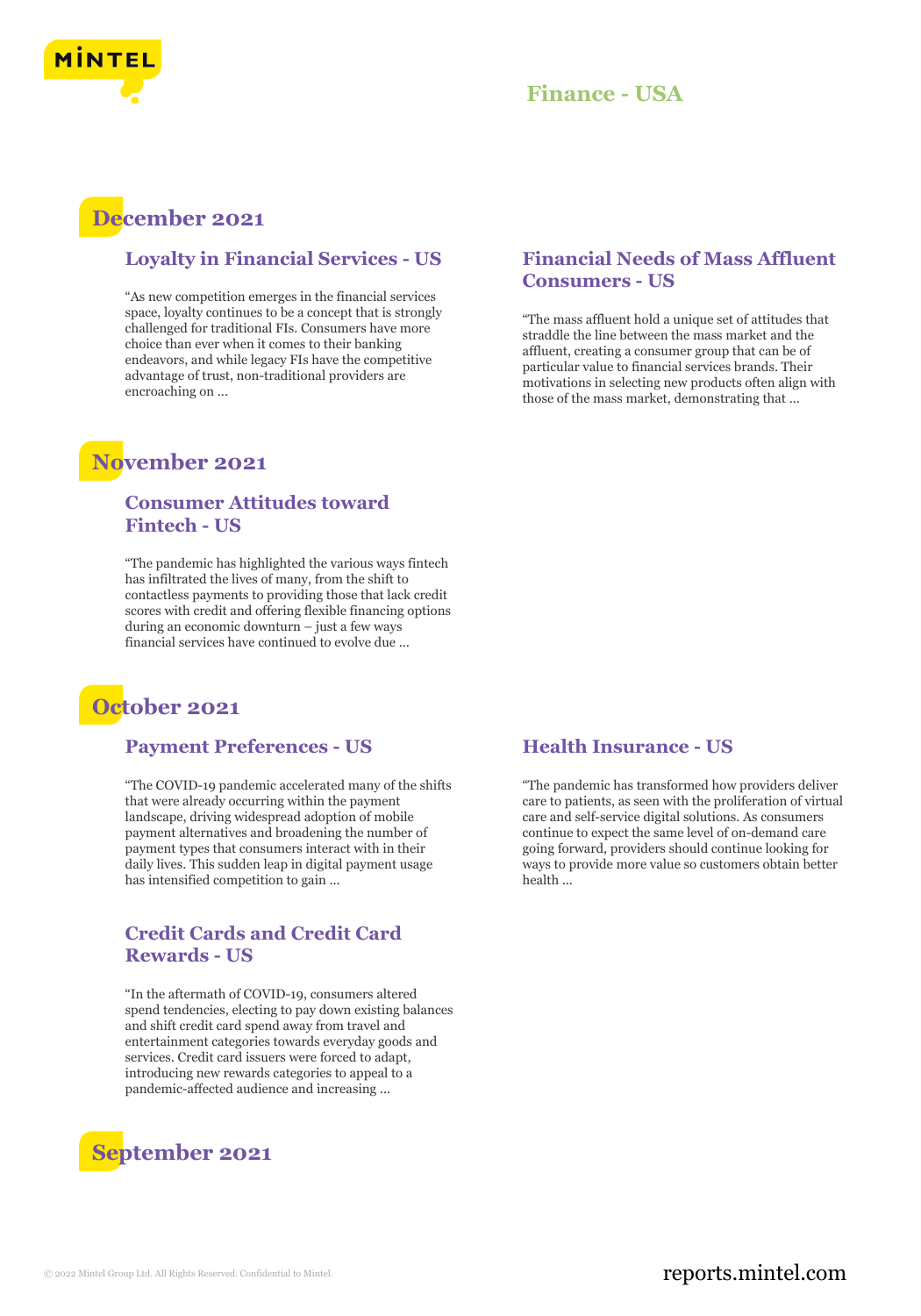

## **Finance - USA**

#### **Role of Trust in Financial Services - US**

"The pandemic has shown that the financial services sector has learned from the previous recession when it comes to building trust with its customers. Supportive messaging and financial relief programs have all aided consumers during the economic fallout, leading to an increase in trust within the industry. How providers are ...

# **July 2021**

#### **Consumers and the Economic Outlook - US**

"The current economic climate of the US has the country primed for further growth over the course of the next few years. The nation is reopening, vaccination rates are increasing, and consumer sentiments are exceedingly positive. With unemployment rates continuing to improve and the economy rapidly growing, many consumers have ...

# **May 2021**

#### **Secured Lending - US**

"Despite the pandemic, the secured lending industry still experienced mass demand due to historically low interest rates. The result was consumer interest in secured loan products such as mortgages increased throughout COVID-19. With a growing economy and improving consumer outlook, demand for secured loans currently sits in a healthy position ...

# **April 2021**

#### **Property & Casualty Insurance - US**

"The P&C industry currently sits in a promising spot. What with mass vaccinations underway and states easing restrictions, traffic volume has been increasing again. Home prices have also risen due to significant demand despite the financial impact of the pandemic. As consumers become more confident, a return to the spending ...

#### **Home Purchasing - US**

"Throughout the pandemic, the increase in remote work, desire for more personal space, and low mortgage rates have all fueled the surge in housing demand. While consumers have been eager to take advantage of the low rates, supply constraints and inventory shortages have caused an imbalance between demand and supply ...

#### **Insurance Purchase Process - US**

"Physical location closures and social distancing has resulted in increased usage for digital and mobile tools. Consumers are now going through online channels more than before when buying and researching insurance. Insurers and agents had to adapt and provide consumers with the digital tools they needed to account for the ...

#### **Consumers and Taxes - US**

"Taxes are due every year, even in a pandemic. Software dominates the DIY market, while accountants dominate the professional. For an industry that does not seem to change, tax preparers need to highlight how their strategies can prove most efficient and profitable for consumers."

**– Jennifer White Boehm, Associate ...**

### **The Banking Experience - US**

"Banks were considered essential and kept open during the peak of the COVID-19 pandemic, but no one was really visiting their local branch out of concerns for virus exposure. Although vaccinations are becoming more widespread, the accelerated adoption of digital banking by a number of banking customers over the past ...

### © 2022 Mintel Group Ltd. All Rights Reserved. Confidential to Mintel.  $\blacksquare$  reports.mintel.com